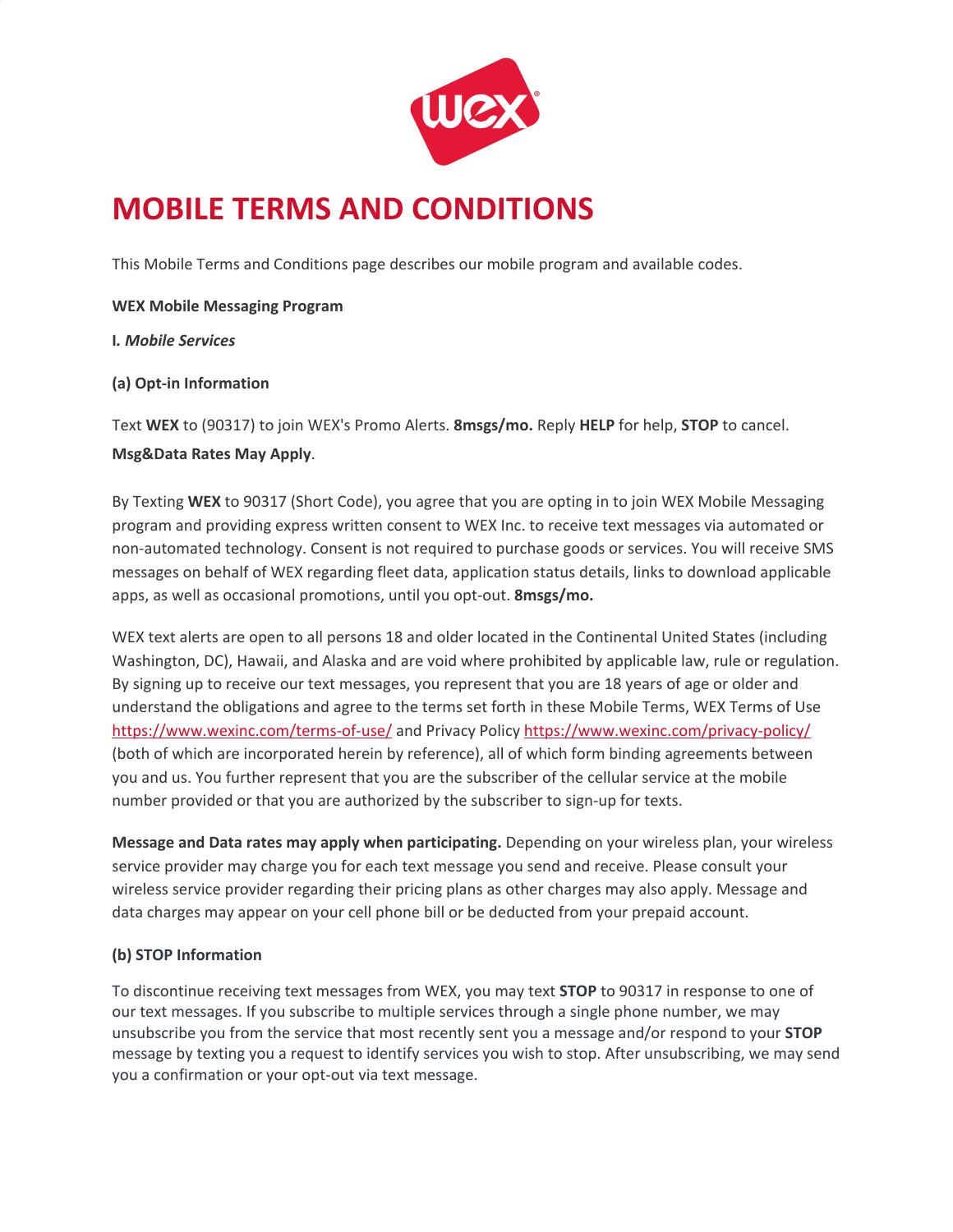## **(c) HELP Information**

For additional information, text **HELP** to 90317 or contact 877-259-9560.

#### **II. Requirements/Instructions**

Subscribers must:

- Use a wireless device capable of two-way messaging
- Be using a participating service provider/carrier as follows:

### **United States Carriers Supported**

AT&T, Sprint, T-Mobile®, Verizon Wireless, Boost, Cricket, MetroPCS, U.S. Cellular, Virgin Mobile, ACS Wireless, Appalachian Wireless, Bluegrass Cellular, Carolina West Wireless, Cellcom, C-Spire Wireless (formerly Cellsouth), Cellular One of East Central Illinois, Cincinnati Bell Wireless, Cross (dba Sprocket), Duet IP, Element Mobile, EpicTouch, GCI Communications, Golden State, Hawkeye (Chat Mobility), Hawkeye (NW Missouri Cellular), Illinois Valley Cellular, Immix (Keystone Wireless / PC Management), Inland Cellular, iWireless, Mobi PCS (Coral Wireless LLC), Mosaic, MTPCS / Cellular One (Cellone Nation), Nex-Tech Wireless, nTelos, Panhandle Telecommunications, Peoples Wireless, Pioneer, Plateau, Revol Wireless, Rina - Custer, Rina - All West, Rina - Cambridge Telecom Coop, Rina - Eagle Valley Comm, Rina - Farmers Mutual Telephone Co, Rina - Nucla Nutria Telephone Co, Rina - Silver Star, Rina - South Central Comm, Rina - Syringa, Rina - UBET, Rina - Manti, South Canaan / CellularOne of NEPA, Thumb Cellular, Union Wireless, United, Viaero Wireless, West Central Wireless, Leaco, Nemont/Sagebrush.

T-Mobile® is not liable for delayed or undelivered messages.

#### **III. Terms**

By entering in a WEX Mobile Messaging program or promotion, you agree to be bound by these Terms and Conditions, as well as WEX's Terms of Use and Privacy Policy. Data obtained from in connection with this service may include Personal Information. Please see WEX Privacy Policy regarding what information may be collected and how such information may be used by us. WEX reserves the right to modify these Terms and Conditions at any time if necessary.

## **E-Sign Disclosure**

By agreeing to receive text messages, you also consent to the use of an electronic record to document your agreement. You may withdraw your consent to the use of the electronic record by replying **STOP**, or by sending an email to [info@wexinc.com](mailto:info@wexinc.com) with "Revoke Electronic Consent" in the subject line. To view and retain a copy of this disclosure or any information regarding your enrollment in this program, you will need (i) a device (such as a computer or mobile phone) with a web browser and Internet access and (ii) either a printer or storage space on such device. For a free paper copy, or to update our records of your contact information, send an email to [info@wexinc.com](mailto:info@wexinc.com) with contact information and the address for delivery.